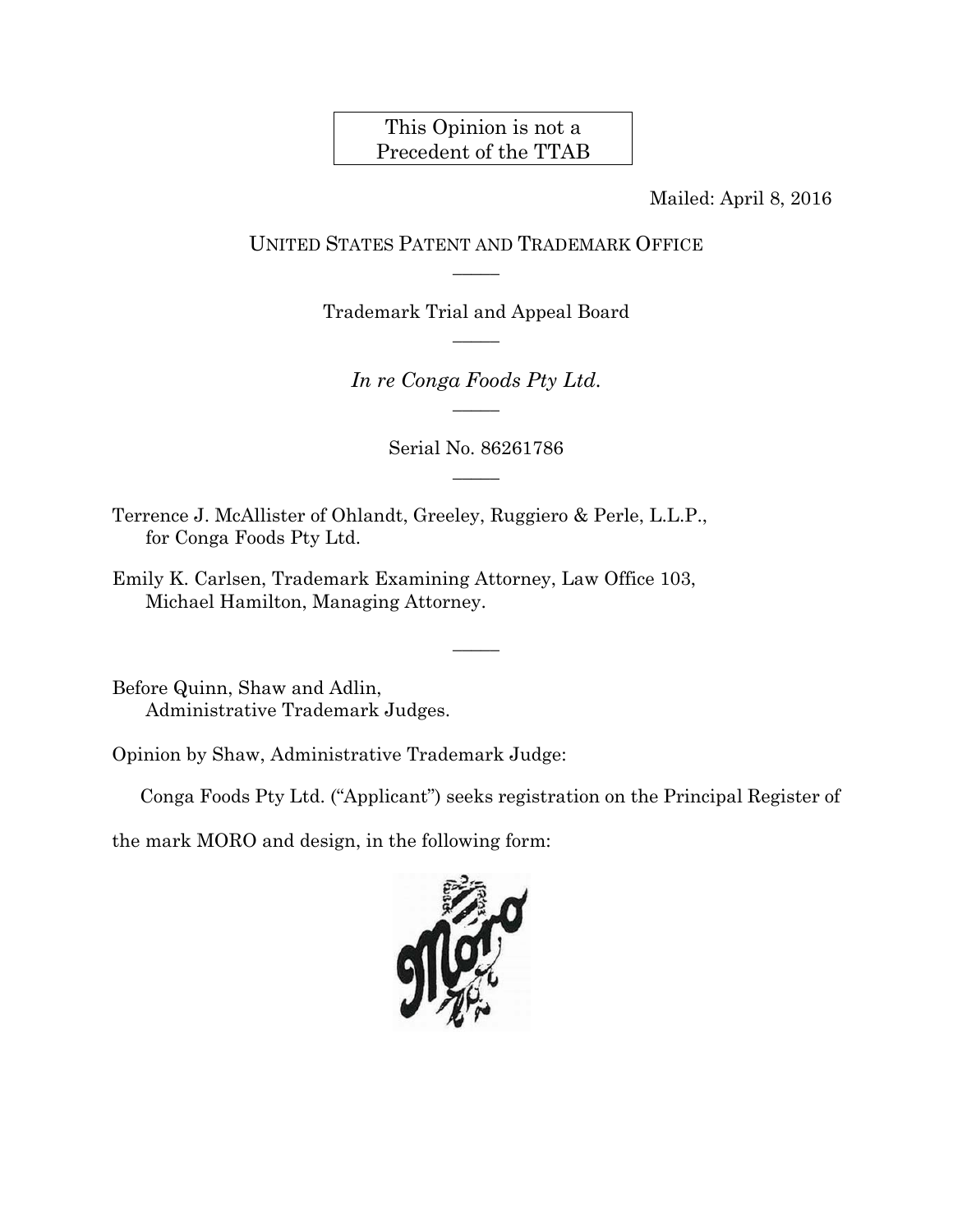$\overline{a}$ 

for "olive oil," in International Class 29.1 The description of the mark states: "The mark consists of the stylized word MORO with a crest above and an olive branch below." Color is not claimed as a feature of the mark.

Registration has been refused under Section 2(d) of the Trademark Act, 15 U.S.C. § 1052(d), on the ground that Applicant's mark, when used on the identified goods, so resembles the mark MORO,<sup>2</sup> in standard characters, and the mark:



both for "restaurant and catering services," in International Class 43, as to be likely to cause confusion, mistake or deception. The cited marks are owned by the same entity.

When the refusal was made final, Applicant appealed and requested reconsideration. The Examining Attorney denied the request for reconsideration, and the appeal was resumed. The case is fully briefed. We reverse the refusal to register.

<sup>&</sup>lt;sup>1</sup> Application Serial No. 86261786 was filed under Section 44(e) of the Trademark Act, 15 U.S.C. § 11126(e), based on Australian Registration No. 635935.

<sup>2</sup> Registration No. 4387776, issued August 20, 2013.

<sup>3</sup> Registration No. 4406075, issued September 24, 2013. Registrant has disclaimed the term "restaurant." The registration includes the following description of the mark: "The mark consists of the stylized wording 'MORO' in the color black above the stylized wording 'RESTAURANT' in the color black. Above the wording is a stylized orange in the color orange."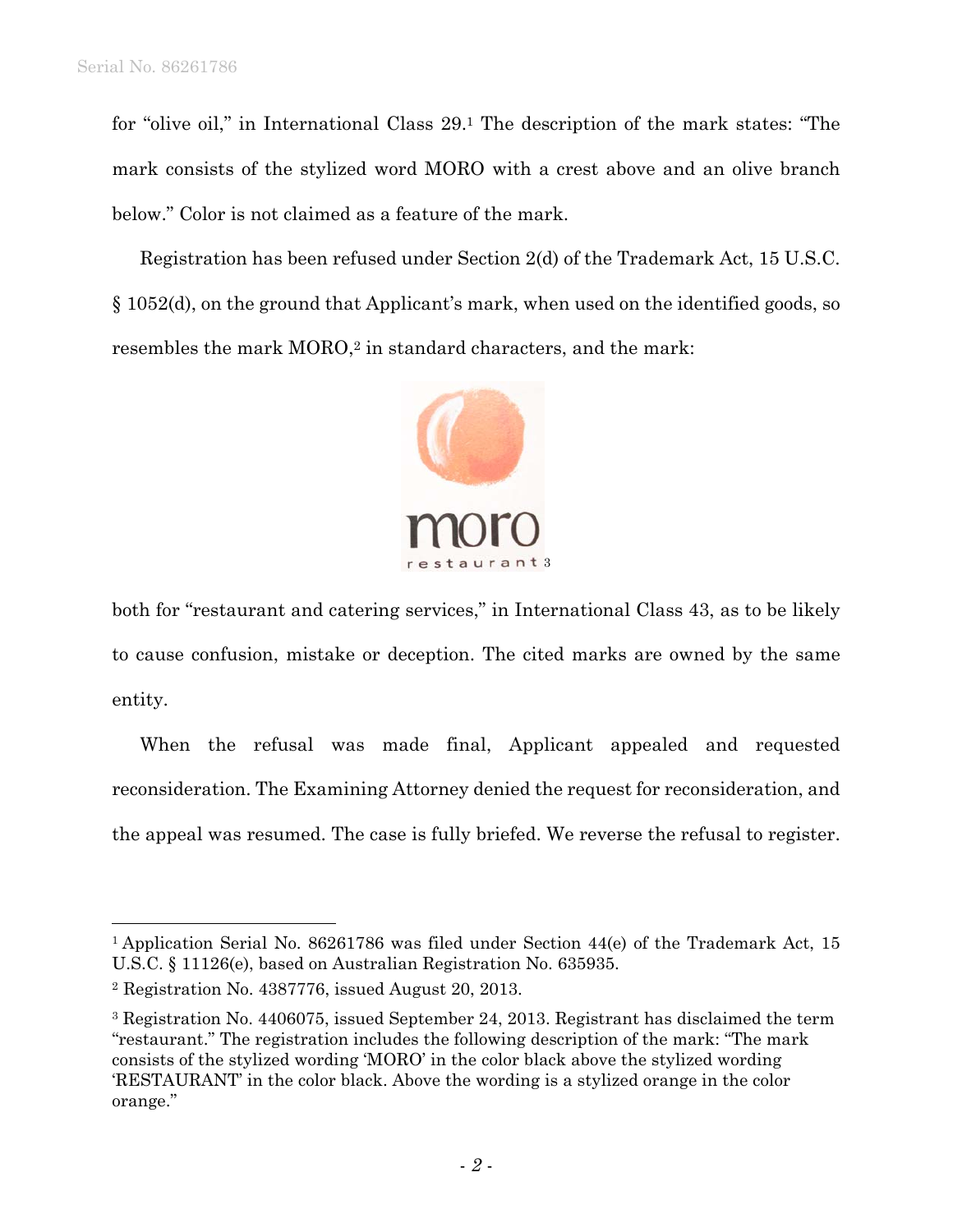Serial No. 86261786

## **Analysis**

Our determination of the issue of likelihood of confusion is based on an analysis of all the probative facts in evidence relevant to the factors set forth in *In re E. I. du Pont de Nemours & Co.*, 476 F.2d 1357, 177 USPQ 563 (CCPA 1973). *See also, In re Majestic Distilling Co., Inc.*, 315 F.3d 1311, 65 USPQ2d 1201 (Fed. Cir. 2003). In any likelihood of confusion analysis, two key considerations are the similarities between the goods and/or services, and the similarities between the marks. *See Federated Foods, Inc. v. Fort Howard Paper Co.*, 544 F.2d 1098, 192 USPQ 24, 29 (CCPA 1976) ("The fundamental inquiry mandated by  $\S$  2(d) goes to the cumulative effect of differences in the essential characteristics of the goods and differences in the marks."). The *du Pont* factors about which there is evidence or argument are the similarity of the marks, the similarity of the goods and services, and the number and nature of similar marks in use in connection with similar goods and services.

*A. The similarity or dissimilarity of the marks in their entireties in terms of appearance, sound, connotation and commercial impression.* 

First, we consider the similarity of the marks. In comparing the marks we must consider their appearance, sound, connotation and commercial impression. *Palm Bay Imps. Inc. v. Veuve Clicquot Ponsardin Maison Fondee En 1772*, 396 F.3d 1369, 73 USPQ2d 1689, 1692 (Fed. Cir. 2005). The emphasis of our analysis must be on the recollection of the average purchaser who normally retains a general, rather than specific, impression of trademarks. Although we consider the mark as a whole, "in articulating reasons for reaching a conclusion on the issue of confusion, there is nothing improper in stating that, for rational reasons, more or less weight has been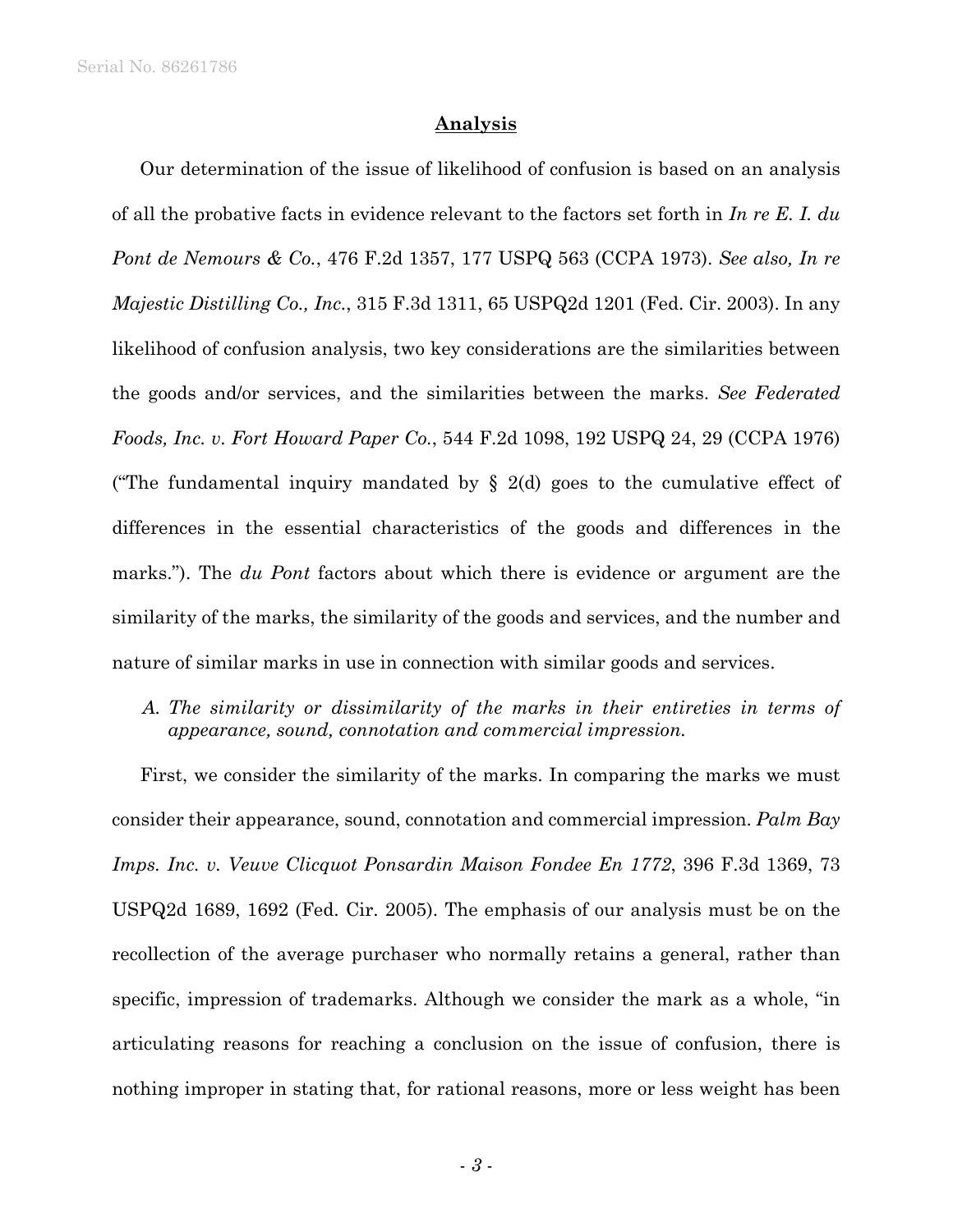given to a particular feature of a mark. . . ." *In re Nat'l Data Corp*., 753 F.2d 1056, 224 USPQ 749, 751 (Fed. Cir. 1985).

We focus our likelihood of confusion analysis on the cited MORO mark in standard characters inasmuch as this mark is the most similar to Applicant's mark. If we find that there is a likelihood of confusion with this MORO mark, there is no need for us to consider the likelihood of confusion with the other cited MORO mark. Conversely, if we find there is no likelihood of confusion with the standard character mark, we would find no likelihood of confusion with the other MORO mark as it includes other distinguishing features. *See In re Max Capital Grp. Ltd.,* 93 USPQ2d 1243, 1245 (TTAB 2010).

We find the marks are highly similar because Applicant has incorporated the entirety of Registrant's word mark, MORO, adding to it only the crest and olive branch designs. The marks, therefore, are identical in sound because the word portion of Applicant's mark and the entirety of Registrant's mark are the same.

Applicant argues that "[t]he respective marks are so different in overall appearance that they each convey very different commercial impressions despite the fact that they share the common word 'MORO.'"4 We disagree. In appearance, the cited mark is depicted in standard characters and, therefore, may appear in any typeface including one similar to Applicant's. *See Citigroup Inc. v. Capital City Bank Group Inc.*, 637 F.3d 1344, 98 USPQ2d 1253, 1258-59 (Fed. Cir. 2011) ("[T]he

1

<sup>4</sup> Applicant's Br. at 20.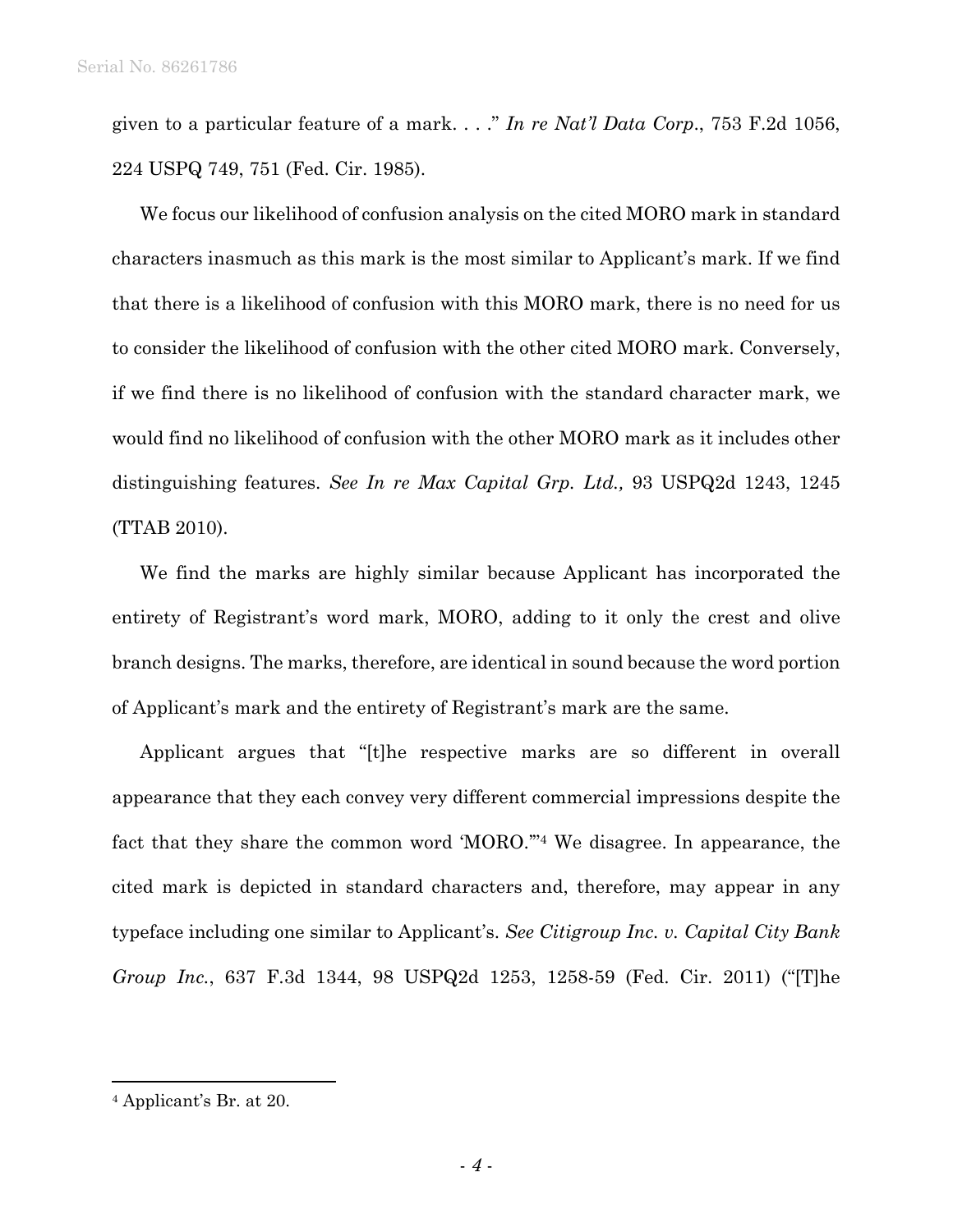registrant is entitled to depictions of the standard character mark regardless of font style, size, or color.").

Additionally, the design elements of Applicant's mark are not enough to prevent likely confusion. To the contrary, it is settled that where, as here, a mark is comprised of a word and a design, the word is normally accorded greater weight, because consumers are likely to remember and use the word to request the goods and/or services. *In re Appetito Provisions Co. Inc.*, 3 USPQ2d 1553, 1554 (TTAB 1987) (holding that "if one of the marks comprises both a word and a design, then the word is normally accorded greater weight because it would be used by purchasers to request the goods or services" and "because applicant's mark shares with registrant's mark that element responsible for creating its overall commercial impression, the marks are confusingly similar"); *see also In re Viterra Inc.*, 671 F.2d 1358, 101 USPQ2d 1905, 1911 (Fed. Cir. 2012) ("[T]he verbal portion of a word and design mark likely will be the dominant portion.").

In sum, when we consider the marks in their entireties, we find them to be similar in terms of appearance, sound, connotation and commercial impression. This *du Pont* factor weighs in favor of a finding of a likelihood of confusion.

*B. The nature and similarity or dissimilarity of the goods and services.* 

We next consider the similarity of the respective goods and services. Applicant's goods are "olive oil" and Registrant's services are "restaurant and catering services."

It is not necessary that the goods and services be identical or competitive, or even that they move in the same channels of trade, to support a finding of likelihood of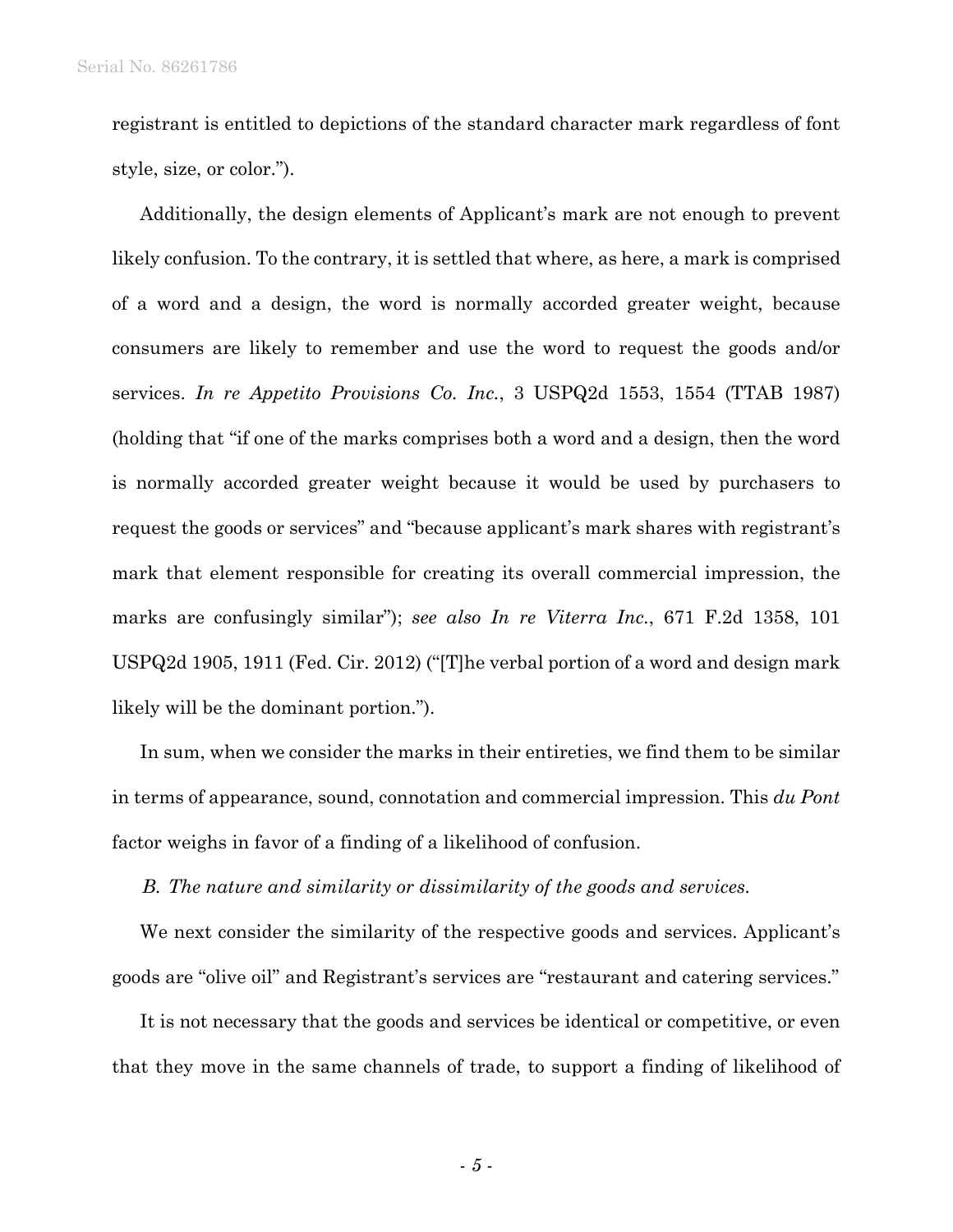confusion. Rather, it is sufficient that the goods and services are related in some manner, or that the circumstances surrounding their marketing are such that they would or could be encountered by the same persons in situations that would give rise, because of the similarity of the marks, to a mistaken belief that they originate from the same source or that there is an association or connection between the sources of the goods and services. *Coach Servs. Inc. v. Triumph Learning LLC,* 668 F.3d 1356, 101 USPQ2d 1713, 1721 (Fed. Cir. 2012); *In re Thor Tech Inc.*, 90 USPQ2d 1634, 1635 (TTAB 2009).

While likelihood of confusion has often been found where similar marks are used in connection with both food or beverage products and restaurant services, there is no *per se* rule to this effect. *See Lloyd's Food Prods., Inc. v. Eli's, Inc.*, 987 F.2d 766, 768, 25 USPQ2d 2027, 2030 (Fed. Cir. 1993). Thus, the relatedness of such goods and services may not be assumed and the evidence of record must show "something more" than that similar or even identical marks are used for food products and for restaurant services. *In re Coors Brewing Co.,* 343 F.3d 1340, 68 USPQ2d 1059, 1063 (Fed. Cir. 2003) (quoting *Jacobs v. Int'l Multifoods Corp.*, 668 F.2d 1234, 1236, 212 USPQ 641, 642 (CCPA 1982)). *See also In re Giovanni Food Co.*, 97 USPQ2d 1990, 1991 (TTAB 2011).

The Board has found the "something more" requirement to be met in several different instances. It has been found where the mark for restaurant services made clear that the restaurant specialized in the identified type of food goods. *In re Accelerate s.a.l.*, 101 USPQ2d 2047, 2050-51 (TTAB 2012) (COLOMBIANO COFFEE

- *6* -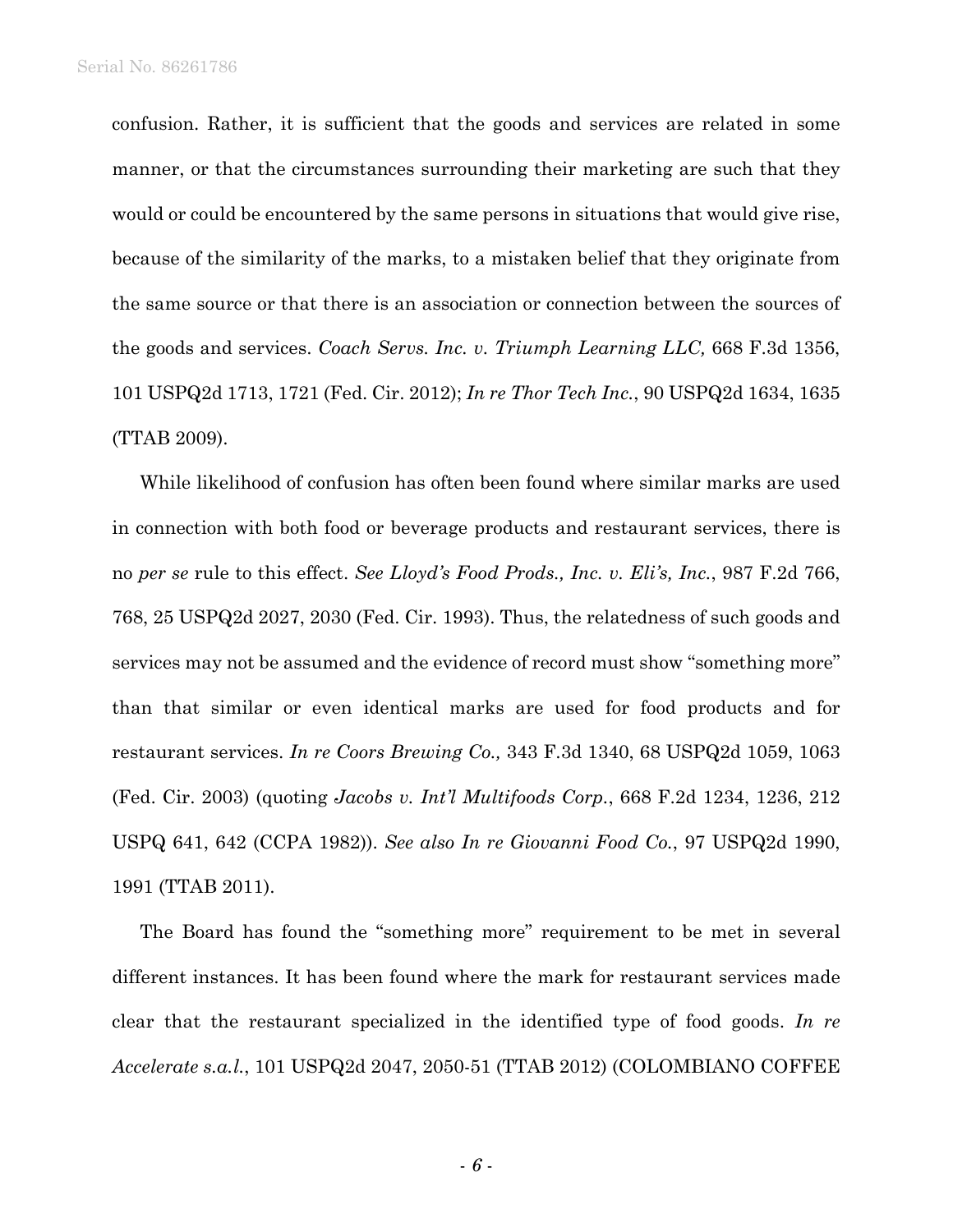HOUSE for providing food and drink confusingly similar to COLOMBIAN for coffee); *In re Azteca Rest. Enters., Inc.*, 50 USPQ2d 1209 (TTAB 1999) (AZTECA MEXICAN RESTAURANT for restaurant services confusingly similar to AZTECA for Mexican food items), and *In re Golden Griddle Pancake House Ltd.*, 17 USPQ2d 1074 (TTAB 1990) (GOLDEN GRIDDLE PANCAKE HOUSE for restaurant services confusingly similar to GOLDEN GRIDDLE for table syrup). It has been found where the record showed, *inter alia*, that registrant's wines were actually sold in applicant's restaurant. *In re Opus One Inc.*, 60 USPQ2d 1812 (TTAB 2001) (OPUS ONE for wine confusingly similar to OPUS ONE for restaurant services). And it has been found where the mark was "a very unique, strong mark." *In re Mucky Duck Mustard Co. Inc.*, 6 USPQ2d 1467, 1469 (TTAB 1988) (MUCKY DUCK for mustard confusingly similar to MUCKY DUCK for restaurant services).

In support of the refusal, the Examining Attorney submitted: 20 third-party registrations showing that the same entity has registered a single mark for both restaurant services and edible oils such as olive oil; 12 third-party web sites showing that a number of restaurants also sell olive oil and other condiments; 7 articles from third-party websites discussing restaurant merchandising trends, including selling sauces, condiments, and olive oils; and copies of Registrant's menus.

Applicant argues that much of the third-party evidence is irrelevant. Applicant first argues that five of the third-party registrations are irrelevant because the same restaurants are found in the third-party website evidence. Applicant next argues that eight of the third-party registrations are irrelevant because they identify the goods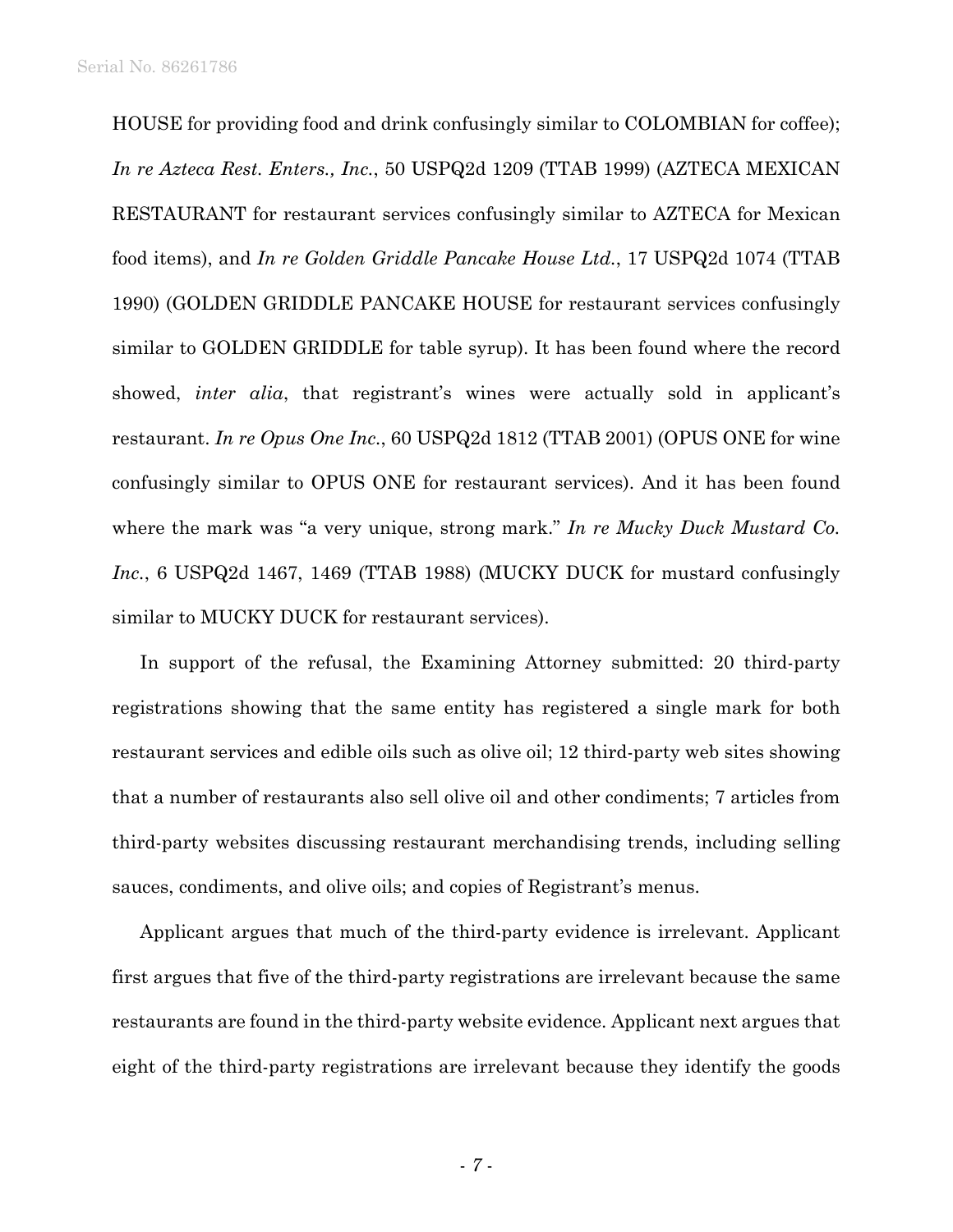under the broad term, "edible oils," instead of Applicant's specific term, "olive oil." Lastly, Applicant argues that several of the third-party registrations are irrelevant because they are for "house marks" covering a wide range of goods.

Contrary to Applicant's argument, we find that all of the Examining Attorney's evidence is relevant. The fact that evidence of a third-party's use may be referenced in more than one piece of evidence does not make it irrelevant, rather, each piece of evidence corroborates the other. Similarly, the use of the broad term "edible oils" instead of the specific term "olive oil" does not make the evidence "irrelevant" inasmuch as a broadly written identification of goods must be construed to include all goods encompassed by such broad terms. *In re Dixie Rests*., 105 F.3d 1405, 41 USPQ2d 1531, 1534 (Fed. Cir. 1997). Finally, we disagree that any of the third-party registrations are irrelevant simply because they are for "house marks." All of the third-party registrations are limited to closely-related food products and restaurant or catering services. None of the registrations cover such a broad array of goods and services so as to be irrelevant, as Applicant suggests. *See generally,* the Trademark Manual of Examining Procedure (TMEP) section on house marks, § 1402.3(b) (Oct. 2015).

At the same time, however, we do not find that the Examining Attorney's evidence shows consumers would be likely to believe that the goods and services originate from the same source or that there is an association or connection between the sources of the goods and services. *Coach Servs.,* USPQ2d at 1721.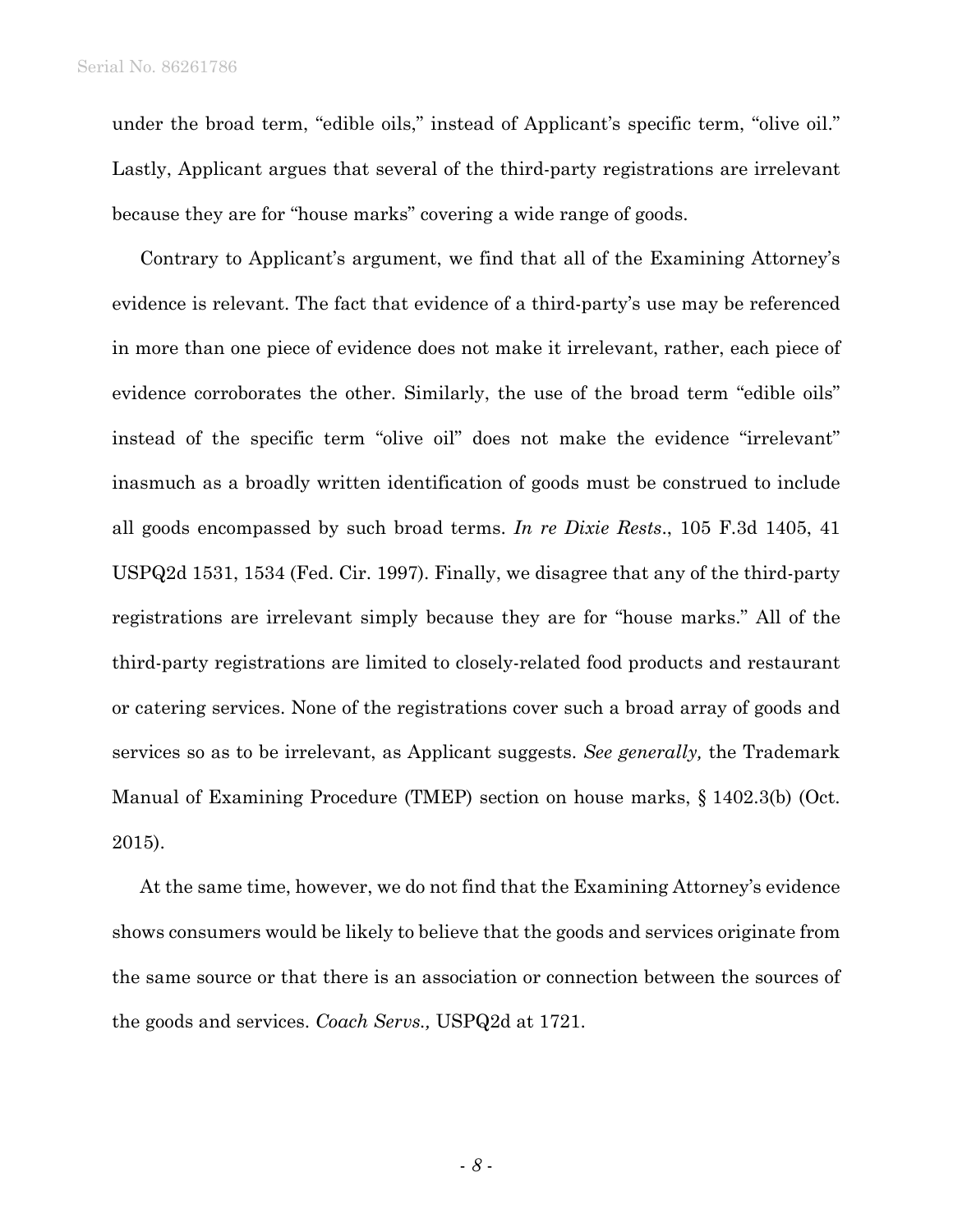As an initial matter, Registrant's mark provides no indication that it specializes in olive oil as a food type. In several of the cases cited, *supra*, the fact that a mark suggested a common food type was a factor in finding a likelihood of confusion. *In re Accelerate s.a.l.*, 101 USPQ2d at 2049 ("[T]he commercial impression and connotation of the mark COLOMBIANO COFFEE HOUSE in connection with 'providing food and drink' services is that Colombian coffee will be served."); *In re Azteca Rest. Enters., Inc.*, 50 USPQ2d at 1212 ("The marks convey essentially the same commercial impression . . . suggesting Mexican food."); *In re Golden Griddle Pancake House Ltd.*, 17 USPQ2d at 1074 ("Applicant's mark makes it clear that its restaurant serves pancakes and, no doubt, pancake (or table) syrup, as well."). Here, there is no such suggestion in any of the marks.

The Examining Attorney also argues that the evidence shows "something more" because Registrant's cuisine focuses on olive oil:

> [R]egistrant offers restaurant services of the type or in line with the third-party restauranteurs that comprise the third-party website evidence and third-party registration evidence; that is, registrant offers restaurant services that utilize olive oil as an ingredient consistent with its Mediterranean style of food, to include noting olive oil and/or flavored oil as a highlighted ingredient of its menu and using it as an accompaniment to its bread service.5

We do not find this argument persuasive. That olive oil may be an ingredient in some of the items on Registrant's menu is not enough by itself, under *Coors Brewing, supra*, to persuade us that a likelihood of confusion exists. That is, use of a term

1

<sup>5</sup> Examining Attorney's Br. at 15.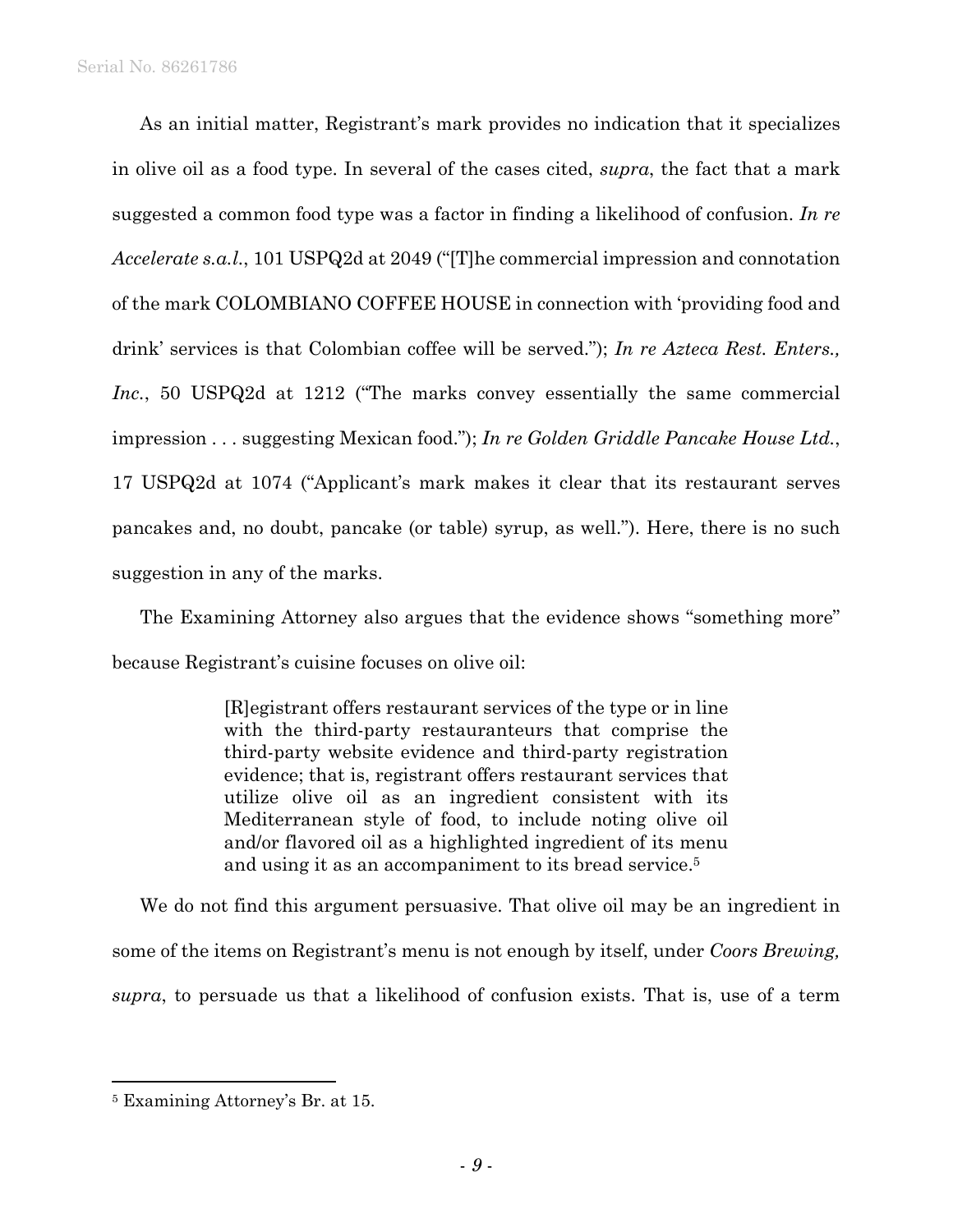1

referring to an *ingredient* in some dishes does not carry the same weight as use of a term referring to an entire food type, such as Mexican food, or to a complete product, such as pancakes or coffee. Even assuming, arguendo, that Applicant's food is Mediterranean in style and uses olive oil extensively, we do not find that that prospective consumers would make the leap to associate olive oil with Registrant's restaurant and catering services. The result might be different if Registrant specialized in olive-based cuisine.

Regarding whether "something more" is found in the strength of the marks, neither the Trademark Examining Attorney nor Applicant made of record any information as to the meaning of the shared term MORO. It has the look and feel of a surname but it also may be a Spanish translation of the word "moor."6 Regardless, we do not find Registrant's mark to be a "very unique, strong mark" or sufficiently "unique and memorable" so as to cast the same long shadow as a mark such as MUCKY DUCK. *Mucky Duck Mustard*, 6 USPQ2d at 1469 (The "unique and memorable nature of registrant's mark" supported finding a likelihood of confusion.).

Lastly, we have no evidence that Registrant sells Applicant's goods in its restaurants or via its catering services. *Opus One Inc.*, 60 USPQ2d at 1815.

Accordingly, we find the evidence does not sufficiently demonstrate that there is "something more" about Applicant's olive oil and Registrant's restaurant and catering

<sup>6</sup> http://translation.babylon-software.com/spanish/to-english/moro/. The Board may take judicial notice of dictionary definitions, *Univ. of Notre Dame du Lac v. J.C. Gourmet Food Imp. Co.*, 213 USPQ 594 (TTAB 1982), *aff'd*, 703 F.2d 1372, 217 USPQ 505 (Fed. Cir. 1983), including online dictionaries that exist in printed format or have regular fixed editions.